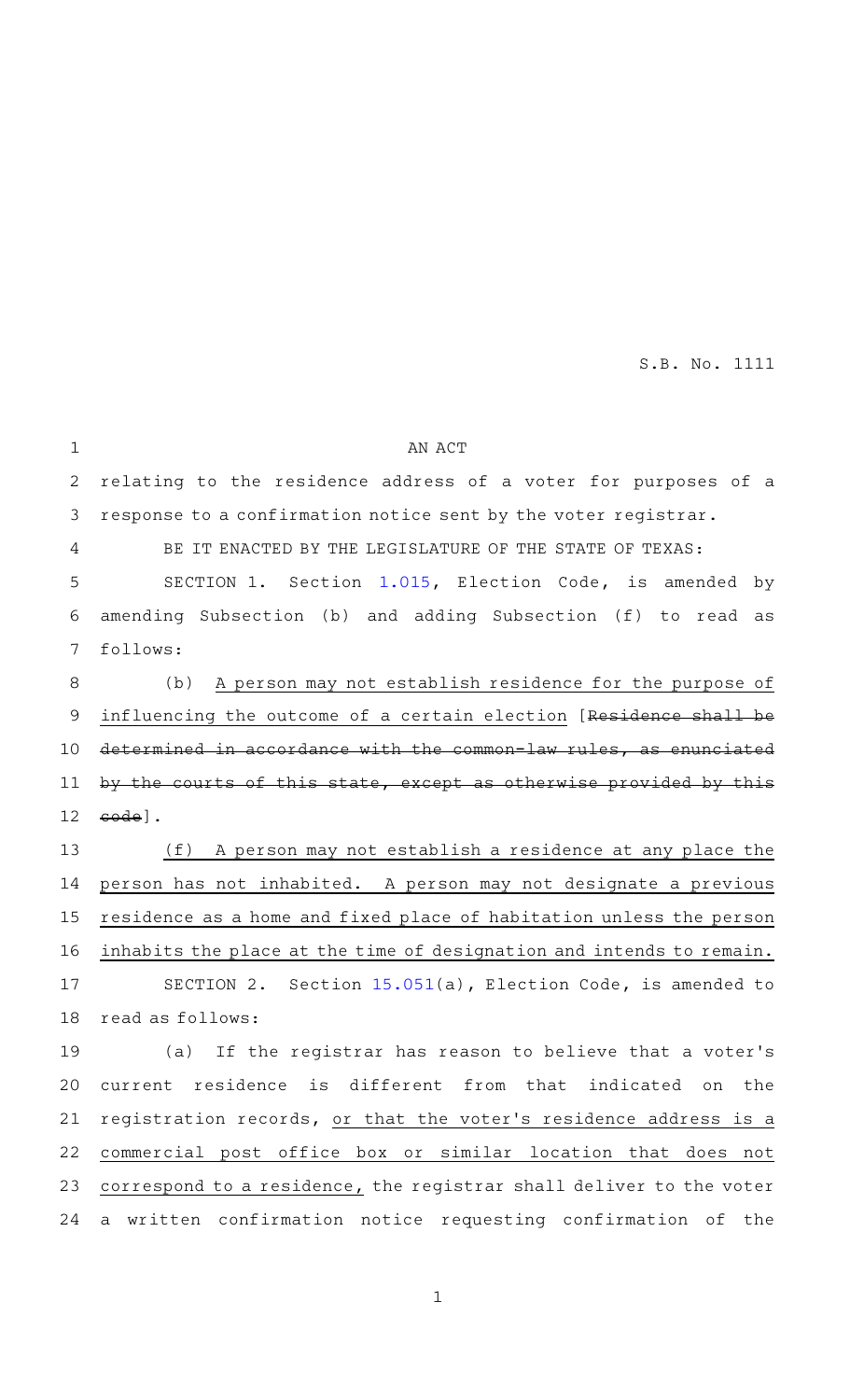voter 's current residence. SECTION 3. Section [15.052\(](http://www.statutes.legis.state.tx.us/GetStatute.aspx?Code=EL&Value=15.052&Date=5/25/2021)b), Election Code, is amended to read as follows:  $(b)$  The official confirmation notice response form must: (1) provide spaces for the voter to include all of the information that a person must include in an application to register to vote under Section [13.002;](http://www.statutes.legis.state.tx.us/GetStatute.aspx?Code=EL&Value=13.002&Date=5/25/2021) [and] (2) describe the requirements of Section 15.054, provide a space for the voter to indicate if the voter is exempt from those requirements, and provide a space to indicate the reason for an exemption, if any; (3) provide the definition of residence under Section [1.015;](http://www.statutes.legis.state.tx.us/GetStatute.aspx?Code=EL&Value=1.015&Date=5/25/2021) and (4) be postage prepaid and preaddressed for delivery to the registrar. SECTION 4. Section [15.053\(](http://www.statutes.legis.state.tx.us/GetStatute.aspx?Code=EL&Value=15.053&Date=5/25/2021)a), Election Code, is amended to read as follows: (a) Not later than the 30th day after the date a confirmation notice is mailed, the voter shall submit to the registrar a written, signed response to the notice that confirms the voter 's current residence. The response must contain:  $(1)$  all of the information that a person must include in an application to register to vote under Section [13.002](http://www.statutes.legis.state.tx.us/GetStatute.aspx?Code=EL&Value=13.002&Date=5/25/2021);  $(2)$  a sworn affirmation of the voter's current residence as defined by Section [1.015;](http://www.statutes.legis.state.tx.us/GetStatute.aspx?Code=EL&Value=1.015&Date=5/25/2021) and (3) if the voter's residence address is a commercial post office box or similar location that does not correspond to a 1 2 3 4 5 6 7 8 9 10 11 12 13 14 15 16 17 18 19 20 21 22 23 24 25 26 27

2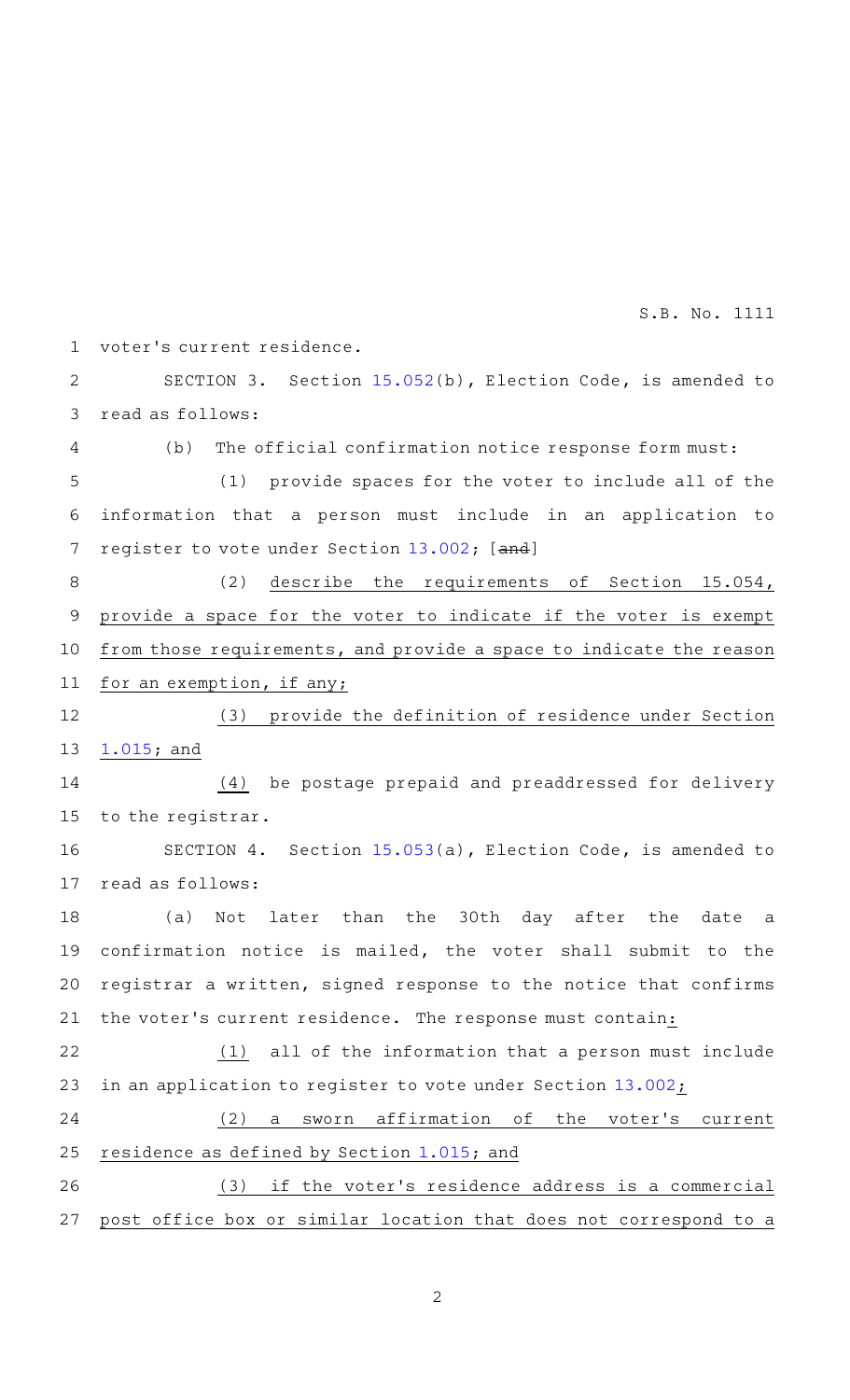residence, evidence of the voter 's residence address as required by Section 15.054 or an indication that the voter is exempt from those requirements. SECTION 5. Subchapter [C,](http://www.statutes.legis.state.tx.us/GetStatute.aspx?Code=EL&Value=15.051&Date=5/25/2021) Chapter [15,](http://www.statutes.legis.state.tx.us/GetStatute.aspx?Code=EL&Value=15&Date=5/25/2021) Election Code, is amended by adding Section 15.054 to read as follows: Sec. 15.054. DOCUMENTATION OF RESIDENCE FOR PURPOSES OF CONFIRMATION NOTICE RESPONSE. (a) For purposes of Section [15.053](http://www.statutes.legis.state.tx.us/GetStatute.aspx?Code=EL&Value=15.053&Date=5/25/2021), a voter 's residence may be documented by providing a photocopy of the first document, beginning with Subdivision (1) and continuing through Subdivision (6), in the following list that corresponds to the voter 's residence under Section [1.015](http://www.statutes.legis.state.tx.us/GetStatute.aspx?Code=EL&Value=1.015&Date=5/25/2021):  $(1)$  a driver's license issued to the voter by the Department of Public Safety that has not expired or, if the voter has notified the department of a change of address under Section [521.054,](http://www.statutes.legis.state.tx.us/GetStatute.aspx?Code=TN&Value=521.054&Date=5/25/2021) Transportation Code, an affidavit from the voter stating the new address contained in the notification;  $(2)$  a personal identification card issued to the voter by the Department of Public Safety that has not expired or, if the voter has notified the department of a change of address under Section [521.054,](http://www.statutes.legis.state.tx.us/GetStatute.aspx?Code=TN&Value=521.054&Date=5/25/2021) Transportation Code, an affidavit from the voter stating the new address contained in the notification; (3) a license to carry a concealed handgun issued to the voter by the Department of Public Safety that has not expired or, if the voter has notified the department of a change of address under Section [411.181](http://www.statutes.legis.state.tx.us/GetStatute.aspx?Code=GV&Value=411.181&Date=5/25/2021), Government Code, an affidavit from the voter stating the new address contained in the notification; (4) an appraisal district document showing the address 1 2 3 4 5 6 7 8 9 10 11 12 13 14 15 16 17 18 19 20 21 22 23 24 25 26 27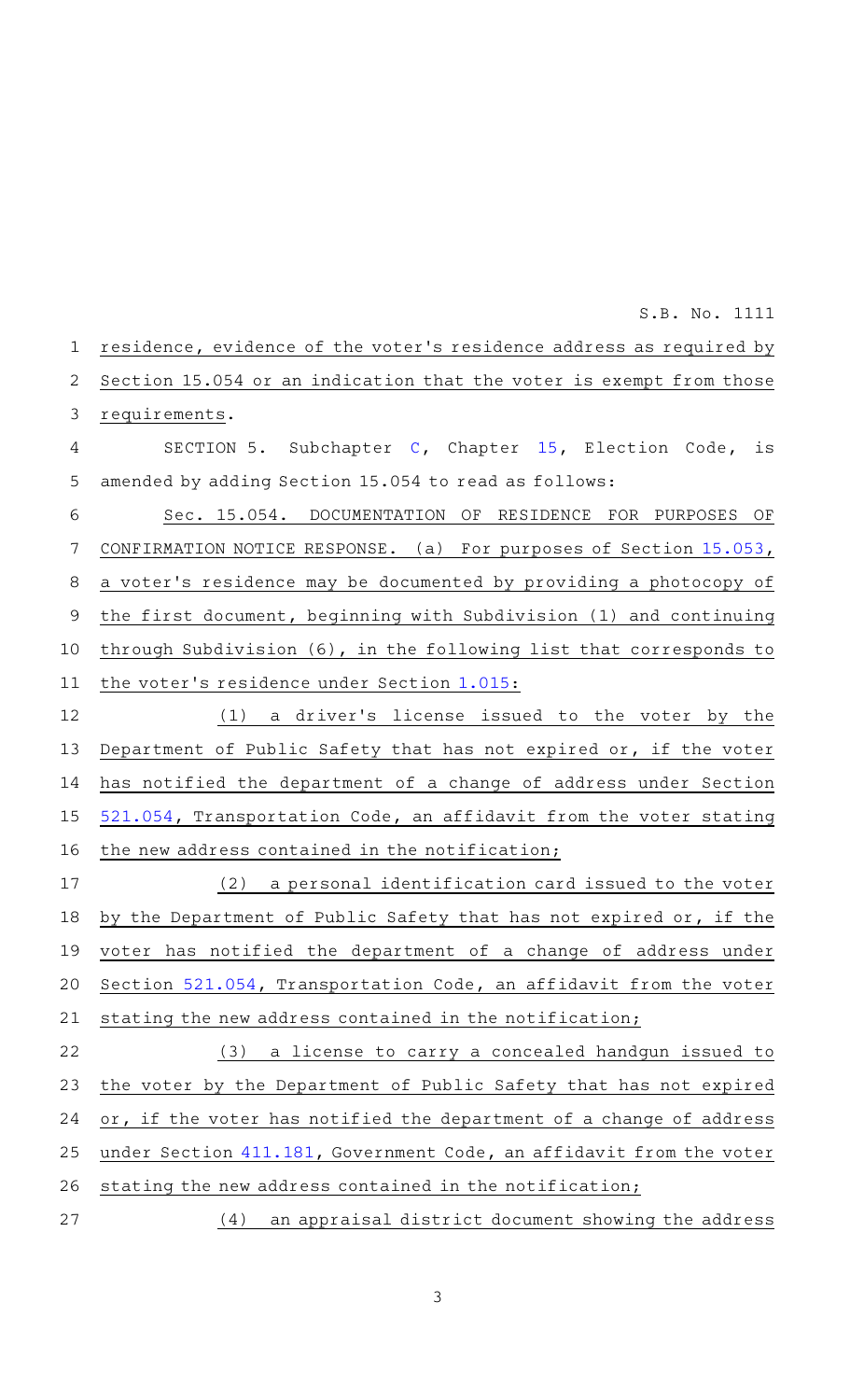the voter claims as a homestead in this state; (5) a utility bill addressed to the voter's residence address; or (6) an official tax document or Texas Department of Motor Vehicles document showing the registration address of a vehicle the voter owns. (b) A voter whose residence in this state has no address may document residence under this section by executing an affidavit stating that the voter's residence in this state has no address, providing a concise description of the location of the voter 's residence, and delivering the affidavit to the registrar with the voter 's response to the confirmation notice. (c) The address described by Subsection  $(a)(4)$  may not be a commercial post office box or similar location that does not correspond to a residence.  $(d)$  This section does not apply to:  $(1)$  a voter who is a member of the armed forces of the United States or the spouse or a dependent of a member; (2) a voter enrolled as a full-time student who lives on campus at an institution of higher education; (3) a voter whose address is confidential under Subchapter [C](http://www.statutes.legis.state.tx.us/GetStatute.aspx?Code=CR&Value=56.81&Date=5/25/2021), Chapter [56,](http://www.statutes.legis.state.tx.us/GetStatute.aspx?Code=CR&Value=56&Date=5/25/2021) Code of Criminal Procedure; (4) a federal judge, state judge, or spouse of a federal or state judge whose driver 's license includes the street address of a courthouse under Section [521.121,](http://www.statutes.legis.state.tx.us/GetStatute.aspx?Code=TN&Value=521.121&Date=5/25/2021) Transportation Code; or (5) a peace officer whose driver's license omits the 1 2 3 4 5 6 7 8 9 10 11 12 13 14 15 16 17 18 19 20 21 22 23 24 25 26 27 S.B. No. 1111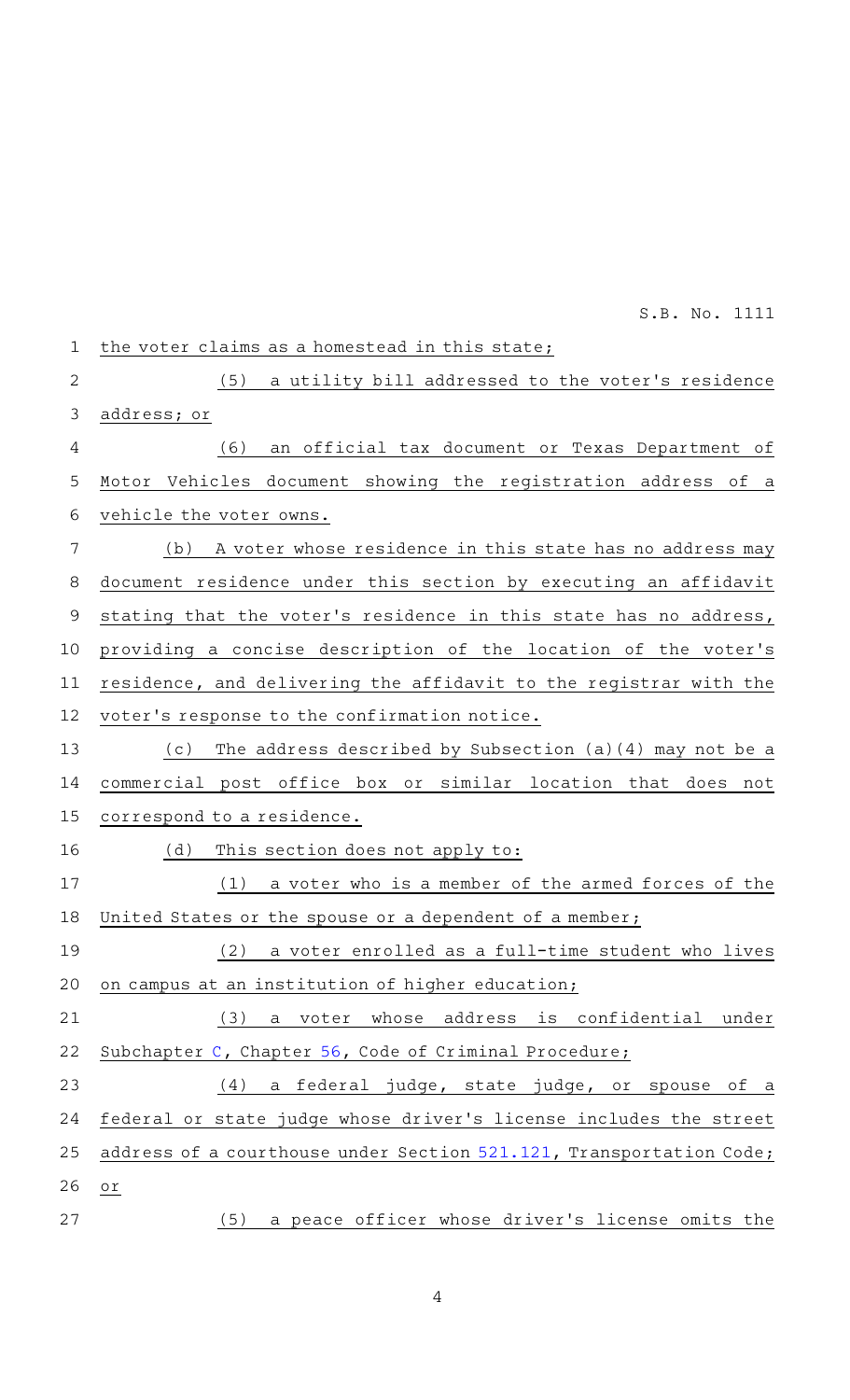| 1  | officer's actual residence address under Section 521.1211,           |
|----|----------------------------------------------------------------------|
| 2  | Transportation Code.                                                 |
| 3  | Subsection $(a)(1)$ does not apply to a voter who holds a<br>(e)     |
| 4  | commercial driver's license under Subchapter C, Chapter<br>522,      |
| 5  | Transportation Code.                                                 |
| 6  | Notwithstanding the other provisions of this section, a<br>(f)       |
| 7  | voter enrolled as a full-time student who lives on campus at an      |
| 8  | institution of higher education may use the address of a post office |
| 9  | box located on the campus of the institution or in a dormitory owned |
| 10 | or operated by the institution to confirm the voter's residence.     |
| 11 | The secretary of state shall adopt rules as necessary to<br>(q)      |
| 12 | implement this section.                                              |

13 SECTION 6. This Act takes effect September 1, 2021.